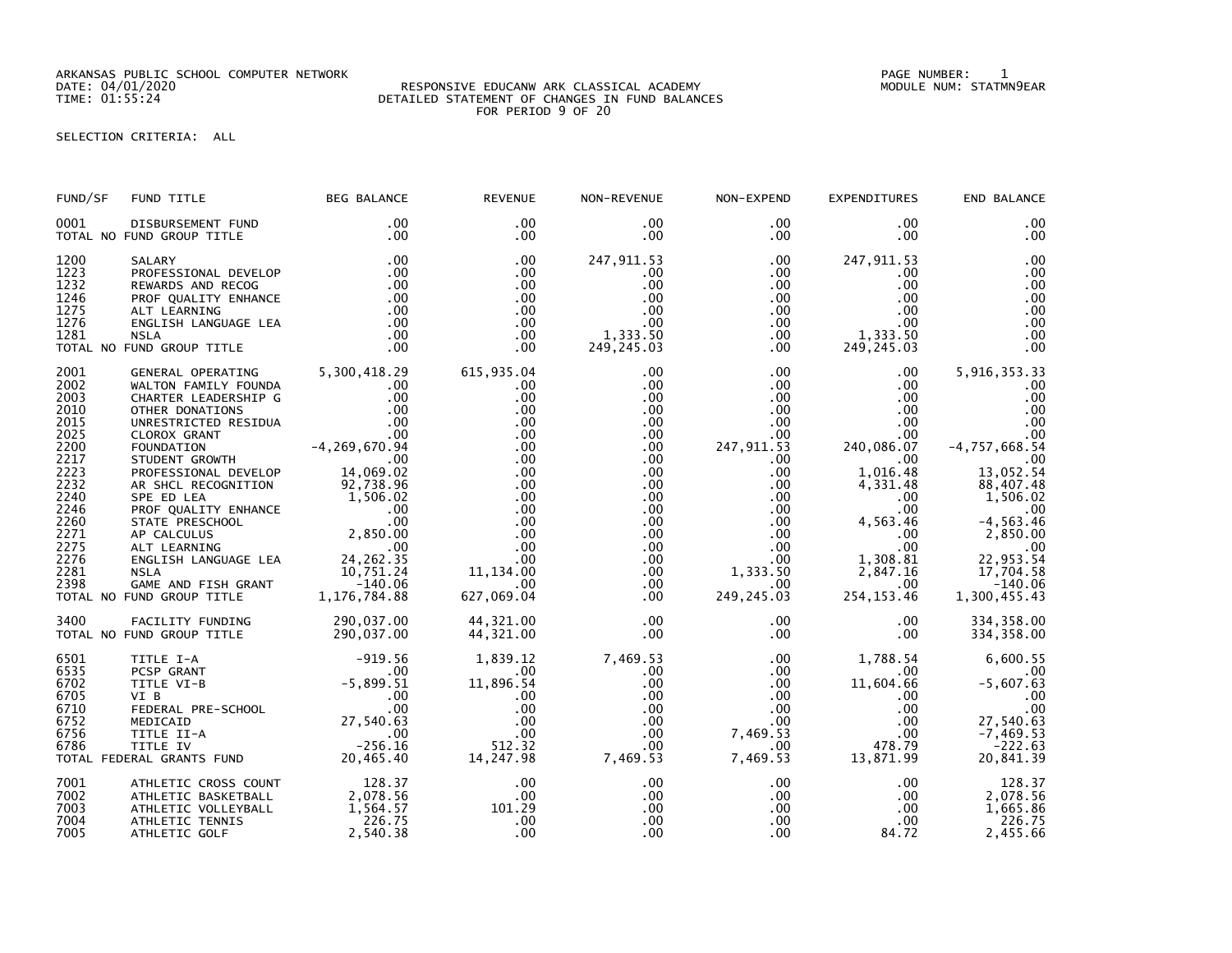ARKANSAS PUBLIC SCHOOL COMPUTER NETWORK PAGE NUMBER: 2

## DATE: 04/01/2020 RESPONSIVE EDUCANW ARK CLASSICAL ACADEMY MODULE NUM: STATMN9EAR TIME: 01:55:24 DETAILED STATEMENT OF CHANGES IN FUND BALANCES FOR PERIOD 9 OF 20

## SELECTION CRITERIA: ALL

| FUND/SF | FUND TITLE               | <b>BEG BALANCE</b> | <b>REVENUE</b> | NON-REVENUE      | NON-EXPEND | <b>EXPENDITURES</b> | END BALANCE  |
|---------|--------------------------|--------------------|----------------|------------------|------------|---------------------|--------------|
| 7006    | ATHLETIC TRACK           | 2,098.82           | .00            | .00              | $.00 \,$   | 299.90              | 1,798.92     |
| 7007    | CHEER/DANCE              | 1,516.85           | 327.26         | $.00 \,$         | $.00 \,$   | $.00 \,$            | 1,844.11     |
| 7008    | <b>GENERAL ATHLETICS</b> | 3,842.60           | .00            | .00 <sub>1</sub> | $.00 \,$   | 622.08              | 3,220.52     |
| 7009    | <b>BLANK</b>             | 250.00             | .00            | $.00 \,$         | $.00 \,$   | .00.                | 250.00       |
| 7010    | AFTERSCHOOL PROGRAM      | 93,043.57          | 10,408.15      | $.00 \,$         | $.00 \,$   | 14,569.35           | 88,882.37    |
| 7011    |                          |                    |                | $.00 \,$         | $.00 \,$   |                     |              |
|         | UNIFORM ASSISTANCE       | 2,335.11           | .00            |                  |            | .00.                | 2,335.11     |
| 7012    | <b>HEALTH</b>            | 5,800.14           | .00            | $.00 \,$         | $.00 \,$   | $.00 \,$            | 5,800.14     |
| 7013    | WEIGHTLIFTING/PE         | 195.33             | .00            | $.00 \,$         | $.00 \,$   | .00.                | 195.33       |
| 7014    | LACROSSE                 | 639.84             | 579.31         | .00              | $.00 \,$   | .00                 | 1,219.15     |
| 7015    | E-SPORTS                 | .00                | .00            | .00 <sub>1</sub> | .00        | .00                 | .00          |
| 7016    | RUNNING CLUB             | 1,173.18           | .00            | $.00 \,$         | $.00 \,$   | 359.38              | 813.80       |
| 7018    | GIRLS BASKETBALL         | 1,124.65           | 1,500.00       | .00              | $.00 \,$   | .00                 | 2,624.65     |
| 7019    | HS CHOIR                 | 1,769.71           | .00            | .00              | .00        | 108.00              | 1,661.71     |
| 7020    | MUSIC                    | 1,137.57           | .00            | $.00 \,$         | $.00 \,$   | .00                 | 1,137.57     |
| 7021    | <b>THEATRE</b>           | 1,324.57           | .00            | .00 <sub>1</sub> | $.00 \,$   | .00                 | 1,324.57     |
| 7022    | ROBOTICS                 | 1,491.51           | .00            | $.00 \,$         | .00        | $.00 \,$            | 1,491.51     |
| 7023    | STUDENT COUNCIL          | 1,027.36           | .00            | $.00 \,$         | .00        | .00                 | 1,027.36     |
| 7024    | JR STUDENT COUNCIL       | 1,827.35           | 33.88          | $.00 \,$         | $.00 \,$   | $.00 \,$            | 1,861.23     |
| 7027    | FINE ARTS                | 866.20             | .00            | $.00 \,$         | $.00 \,$   | $.00 \,$            | 866.20       |
| 7030    | <b>YEARBOOK</b>          | 454.17             | .00            | $.00 \,$         | $.00 \,$   | $.00 \,$            | 454.17       |
| 7032    |                          |                    | .00            | .00              |            | 73.87               |              |
|         | <b>PROM</b>              | 2,405.09           |                | .00 <sub>1</sub> | $.00 \,$   |                     | 2,331.22     |
| 7033    | LIBRARY                  | 1,857.49           | .00            |                  | .00        | .00                 | 1,857.49     |
| 7034    | SCHOLARSHIP              | 562.88             | 116.63         | $.00 \,$         | $.00 \,$   | .00.                | 679.51       |
| 7035    | FIELD TRIP               | 80.39              | .00            | .00              | $.00 \,$   | .00                 | 80.39        |
| 7036    | CHESS CLUB               | 225.86             | .00            | $.00 \,$         | $.00 \,$   | 128.67              | 97.19        |
| 7037    | OUTDOOR CLUB             | $-256.23$          | 202.83         | $.00 \,$         | $.00 \,$   | $.00 \,$            | $-53.40$     |
| 7119    | JR HIGH CHOIR            | .00                | .00            | $.00 \,$         | $.00 \,$   | .00                 | .00          |
| 7215    |                          | 184.00             | .00            | $.00 \,$         | .00        | $.00 \,$            | 184.00       |
| 7810    | UPPER SCHOOL ACTIVIT     | 793.03             | .00            | $.00 \,$         | $.00 \,$   | .00                 | 793.03       |
| 7860    | SENIOR TRIP              | 2,989.07           | 1,036.00       | $.00 \,$         | $.00 \,$   | $.00 \,$            | 4,025.07     |
| 7861    | SENIOR CLASS 2022        | .00                | 48.37          | $.00 \,$         | $.00 \,$   | $.00 \,$            | 48.37        |
| 7870    | <b>OTHER</b>             | 16, 157.59         | 1,916.51       | $.00 \,$         | $.00 \,$   | $.00 \,$            | 18,074.10    |
| 7871    | TEACHER APPRECIATION     | 5,054.14           | .00            | $.00 \,$         | $.00 \,$   | $.00 \,$            | 5,054.14     |
| 7880    | ENRICHMENT               | 909.60             | 40.00          | .00 <sub>1</sub> | $.00 \,$   | $.00 \,$            | 949.60       |
| 7901    | <b>ATHLETICS</b>         | 3,462.39           | .00            | $.00 \,$         | $.00 \,$   | $-265.00$           | 3,727.39     |
| 7902    | BOYS BASKETBALL          | $-2, 167.56$       | .00            | $.00 \,$         | $.00 \,$   | $.00 \,$            | $-2, 167.56$ |
| 7903    | VOLLEYBALL               | 2,134.05           | .00            | $.00 \,$         | $.00 \,$   | $.00 \,$            | 2,134.05     |
| 7920    | STUDENT COUNCIL          | 654.64             | .00            | $.00 \,$         | $.00 \,$   | .00                 | 654.64       |
| 7921    |                          | 2,666.20           | .00            | .00              | $.00 \,$   | .00                 | 2,666.20     |
|         | <b>DRAMA</b>             |                    |                |                  |            |                     |              |
| 7922    | SOFTWARE                 | .00                | .00            | $.00 \,$         | .00        | $.00 \,$            | .00          |
| 7923    | FINE ART                 | 2,255.88           | .00            | $.00 \,$         | .00        | .00                 | 2,255.88     |
| 7924    | <b>YEARBOOK</b>          | 1,820.21           | .00            | $.00 \,$         | $.00 \,$   | .00                 | 1,820.21     |
| 7925    | EAST PROGRAM             | 1,984.00           | .00            | $.00 \,$         | $.00 \,$   | $.00 \,$            | 1,984.00     |
| 7926    | <b>BETA CLUB</b>         | 1,654.07           | .00            | $.00 \,$         | $.00 \,$   | $.00 \,$            | 1,654.07     |
| 7928    | <b>GLEE CLUB</b>         | 97.03              | .00            | .00              | .00        | .00                 | 97.03        |
| 7970    | GENERAL ACTIVITY         | 8,815.28           | .00            | .00 <sub>1</sub> | .00        | $-95.00$            | 8,910.28     |
|         | TOTAL ACTIVITY FUND      | 182,796.26         | 16,310.23      | .00              | $.00 \,$   | 15,885.97           | 183,220.52   |
| 8200    | FOOD SERVICE             | $-17,924.94$       | 11,063.86      | .00              | $.00 \,$   | 6,981.60            | $-13,842.68$ |
| 8201    | QUEST FOOD SERVICE       | $-25,011.38$       | 4,873.60       | $.00 \,$         | $.00 \,$   | 3,660.47            | $-23,798.25$ |
|         | TOTAL FOOD SERVICE FUND  | $-42,936.32$       | 15,937.46      | .00              | $.00 \,$   | 10,642.07           | $-37,640.93$ |